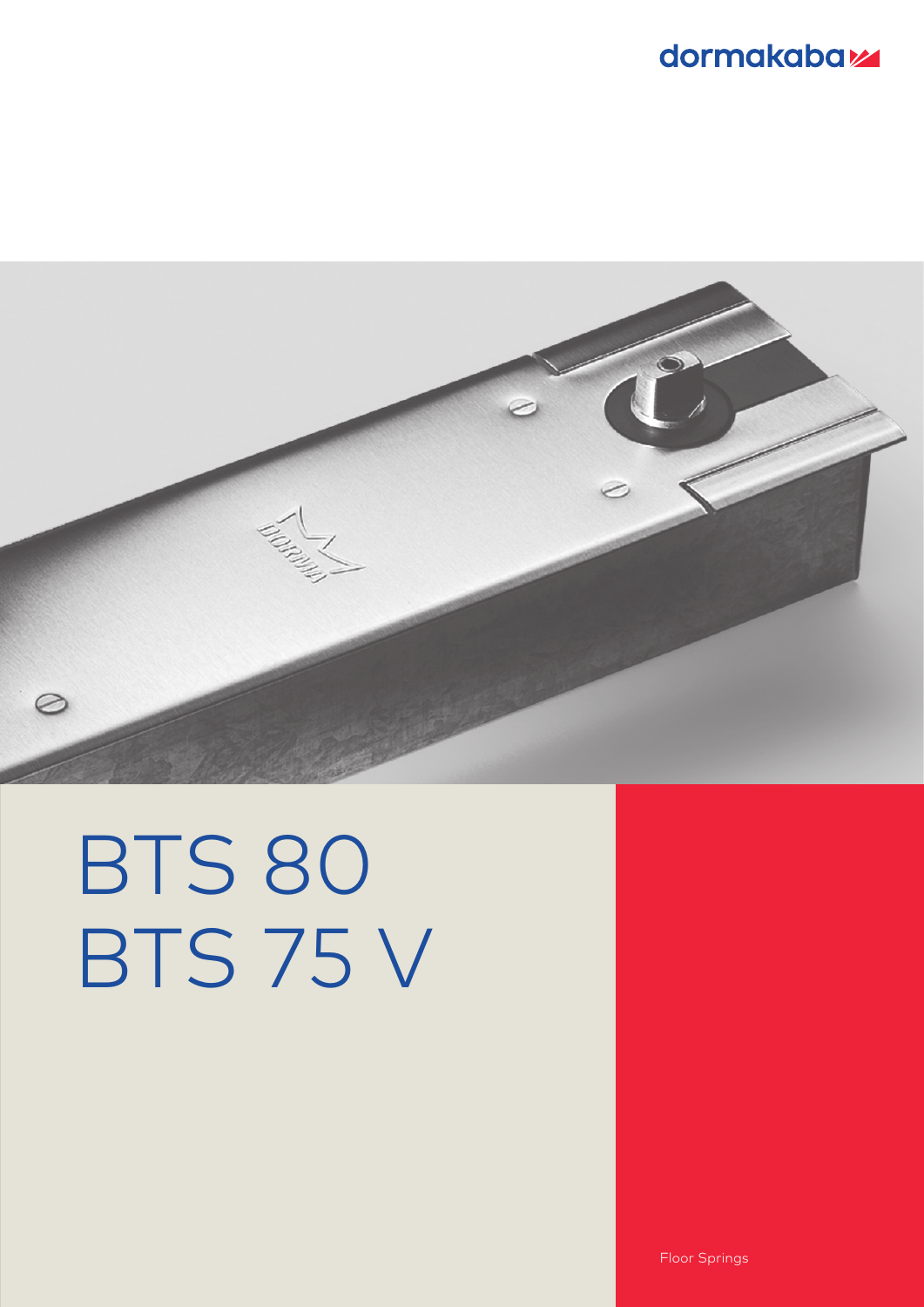## **Universal application, individual functions and assured quality**

**Whether standard, narrow or wide, whether LH, RH, or single or double action – dormakaba BTS 80 and BTS 75 V door springs are designed for all types of door. A comprehensive program of accessories ensures that they can be used successfully with a wide variety of door constructions and floor coverings.** 

**Thanks to a wide range of functions, which can be individually selected to suit different requirements, dormakaba BTS 80 and BTS 75 V floor springs offer maximum reliability and quality.** 

#### **Certified to ISO 9001.**

#### **Benefits**

#### **For the trade**

- Reduced stock requirements because of separate, interchangeable spindles.
- Slim product range offering all key functions.

#### **For the installer**

- Suitable for installation with LH or RH single and double action doors.
- Interchangeable spindles enable easy adaptation to structural conditions-even when retrofitted.

#### **For the architect/specifier**

- Concealed installation for maximum visual elegance.
- All essential functions provided.
- Proven, robust design capable of withstanding leaf weights of up to 300 kg (BTS 80).

#### **For the user**

- Constant, temperature-independant closing cycle.
- Highly efficient mechanism gives maximum user convenience.

| <b>Data and features</b>                                                                            |                                                                                     |     | <b>BTS</b><br>80 |                 | BTS<br>75 V |  |  |
|-----------------------------------------------------------------------------------------------------|-------------------------------------------------------------------------------------|-----|------------------|-----------------|-------------|--|--|
| Spring strength (EN)                                                                                | 3                                                                                   | 4   | 6                | $1 - 4$         |             |  |  |
| Spring strength adjustment                                                                          |                                                                                     |     |                  |                 |             |  |  |
| Standard and<br>external doors <sup>1)</sup>                                                        | 950 mm<br>$\,<\,$<br>$\leq 1100$ mm<br>$\leq 1400$ mm                               |     |                  |                 |             |  |  |
| Fire and smoke check doors                                                                          |                                                                                     |     |                  |                 |             |  |  |
| Max. leaf weight (kg)                                                                               |                                                                                     | 300 |                  | 120             |             |  |  |
| Non-handed, suitable for<br>single and double action doors                                          |                                                                                     |     |                  |                 |             |  |  |
| Closing speed<br>adjustable by value                                                                | $175^{\circ} - 0^{\circ}$<br>$175^{\circ} - 15^{\circ}$<br>$15^{\circ} - 0^{\circ}$ |     |                  |                 |             |  |  |
| Backcheck, mechanical                                                                               |                                                                                     |     |                  |                 |             |  |  |
| Delayed action adjustable by valve<br>(selectable alternative to the<br>hold-open feature)          |                                                                                     |     |                  |                 |             |  |  |
| Hold-open                                                                                           | Adjustable<br>Fixed 90°<br>Fixed 105°                                               |     |                  |                 |             |  |  |
| Coverplate<br>secure to                                                                             | cement box<br>floor spring                                                          |     |                  |                 |             |  |  |
| Weight in kg                                                                                        |                                                                                     |     | 7,1              |                 | 3,0         |  |  |
| Dimensions in mm                                                                                    | Length<br>Width<br>Height                                                           |     | 341<br>78<br>60  | 285<br>82<br>50 |             |  |  |
| Floor spring tested to EN 1154                                                                      |                                                                                     |     |                  |                 |             |  |  |
| CC-mark for building products<br>(products with factory-fitted hold-open<br>do not carry a CE mark) |                                                                                     |     |                  |                 |             |  |  |

#### $\bullet$  yes – no

<sup>1)</sup> For particularly heavy doors and doors which have to close against wind resistance, we recommend the dormakaba BTS80.



#### BTS 80 BTS 75 V

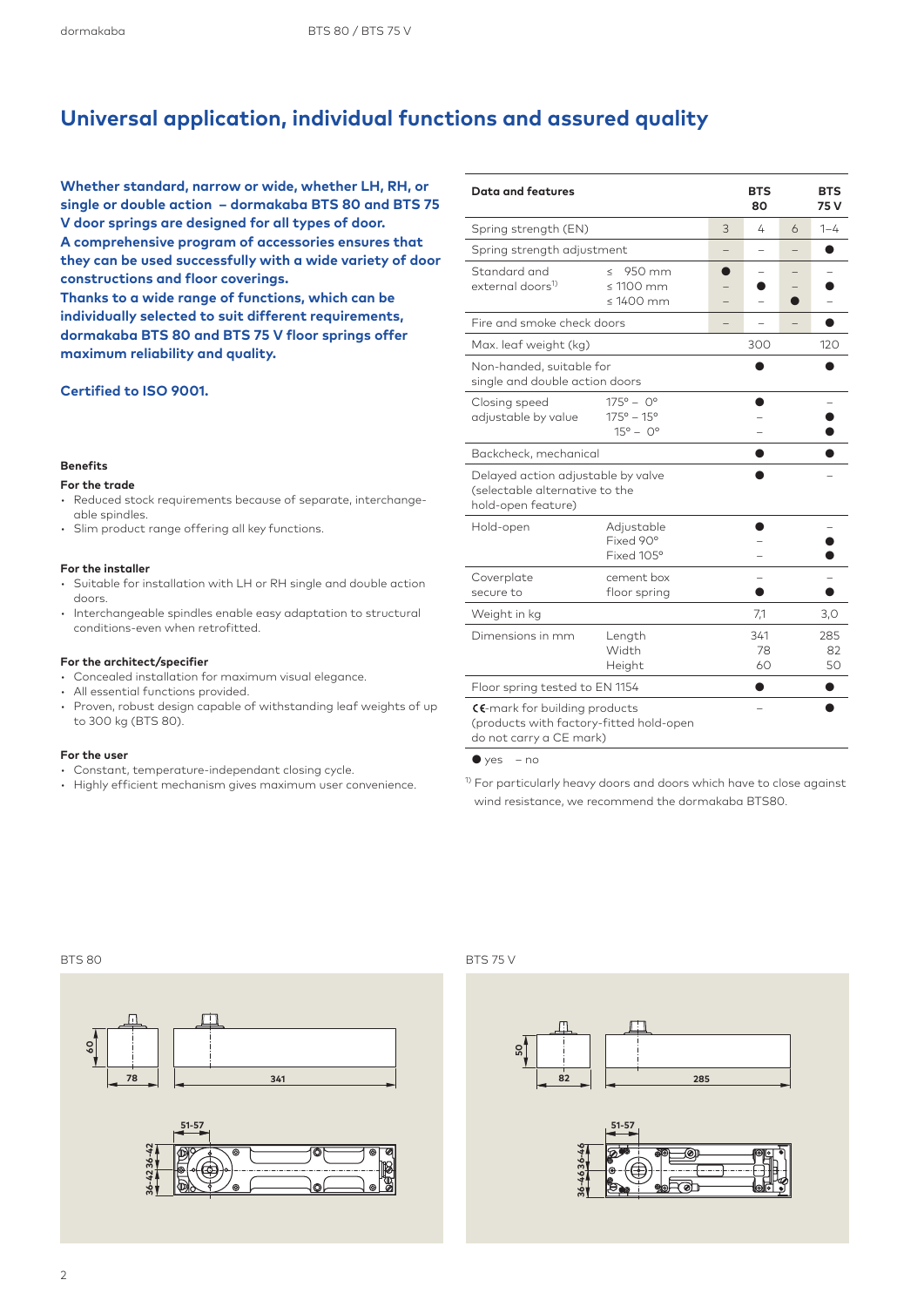## **Application and Installation**



**Double action door Single action door**







Application for LH offset pivoted door





Application for RH offset pivoted door

## **Accessories**





Calculating the necessary length of spindle extension: Extension = **X** – Floor clearance (normally 8 mm) Collar height **Z** of the extended spindle inserts = Spindle extension length + 3 mm (collar height of the standard spindle insert)

#### **Universal cover plate**

Adaptable to right or left hand single action applications by simply snapping off the appropriate pre-blanked corner sections. For double action doors, the corner sections remain in place. The universal cover plate is available in stainless steel or satin brass (material thickness 1.5 mm).

#### **Spindles**

A range of interchangeable spindles is available to provide greater floor clearance if required (e.g. doors with thresholds, carpeted floors etc).

Special spindles available on application: e.g. with flat face profile and 3° offset or square section; spindles for non-dormakaba-specific accessories are also available.

#### **dormakaba 2300 sealing compound**

For filling cavities between the floor spring body and the cement box to protect against moisture penetration

Information about other accessories such as **door straps and top centres** can be found in the "Accessories for dormakaba BTS Floor Springs" leaflet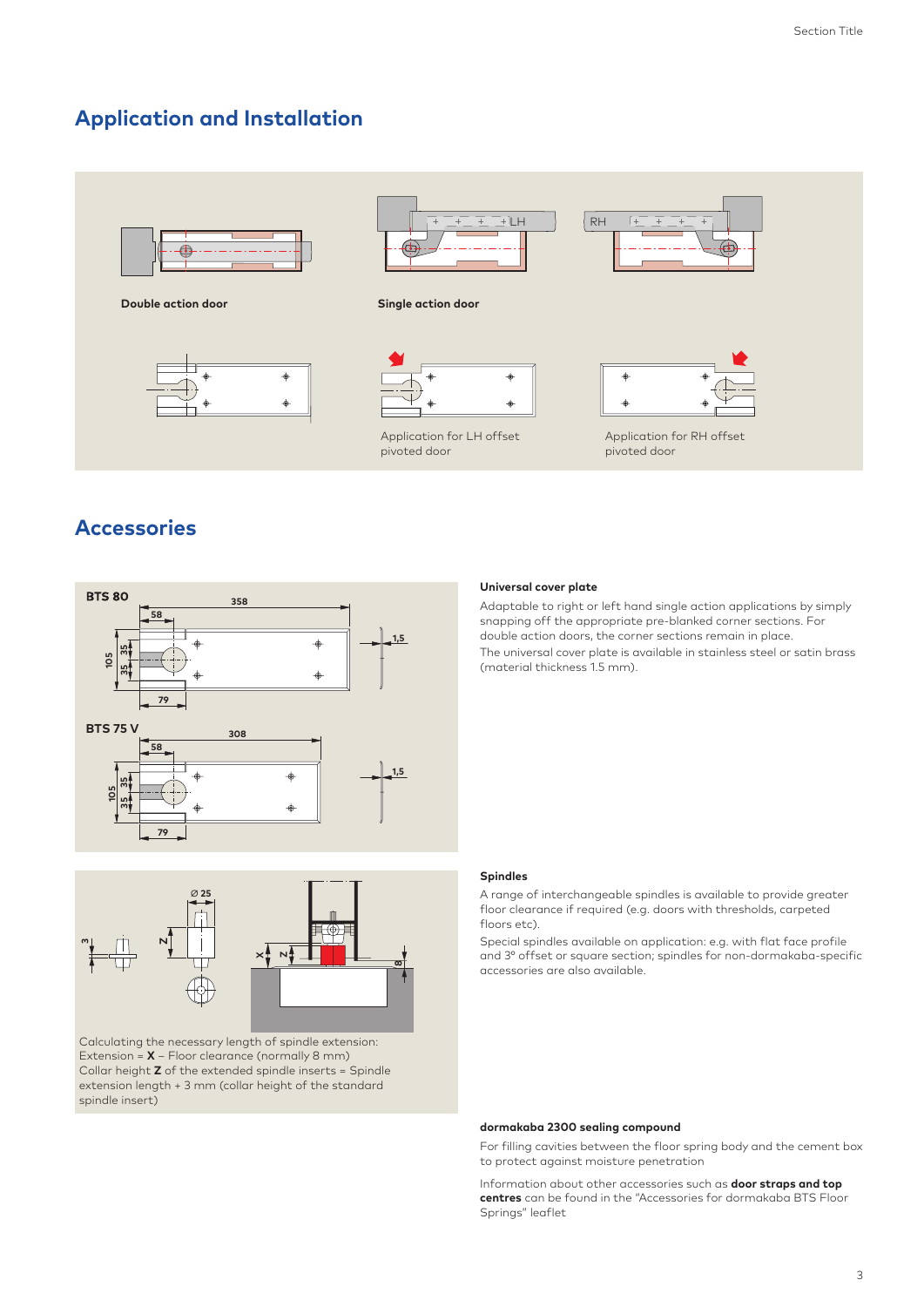## **Standard equipment and accessories**

| <b>BTS 80</b><br>floor<br>spring          | <b>BTS 75 V</b><br>floor<br>spring             | <b>Spindles</b>                                 |                 |             |             |             |             |             |             |             |             |             | 2300<br>sealing<br>compound |             |          |             |  |
|-------------------------------------------|------------------------------------------------|-------------------------------------------------|-----------------|-------------|-------------|-------------|-------------|-------------|-------------|-------------|-------------|-------------|-----------------------------|-------------|----------|-------------|--|
|                                           |                                                | $\oplus$                                        |                 | $\oplus$    |             |             | A           |             |             |             |             |             |                             |             |          |             |  |
|                                           |                                                | Standard<br>Extended spindles (extension in mm) |                 |             |             |             |             |             |             |             |             | $0,5$ kg    |                             |             |          |             |  |
|                                           |                                                |                                                 | 5               | 7,5         | 10          | 12,5        | 15          | 20          | 25          | 28          | 30          | 35          | 40                          | 45          | 50       |             |  |
|                                           |                                                | <b>45200401</b>                                 | <b>\$200402</b> | 45200403    | 45200404    | 45200419    | 45200405    | 45200406    | 45200407    | 45200414    | 45200408    | 45200409    | 45200410                    | 45200411    | 45200412 | 45090086    |  |
| Including cement box and standard spindle |                                                |                                                 |                 |             |             |             |             |             |             |             |             |             |                             |             |          |             |  |
| EN3<br>80120000                           | EN 1-4<br>61701000                             |                                                 | Δ               | $\triangle$ | Δ           | $\triangle$ | Δ           | $\triangle$ | Δ           | $\triangle$ | Δ           | $\triangle$ | Δ                           | $\triangle$ | Δ        | $\triangle$ |  |
| EN <sub>4</sub><br>80110000               | $EN 1-4 with$<br>hold-open at 90°<br>61701200  |                                                 | Δ               | $\triangle$ | $\triangle$ | $\triangle$ | $\triangle$ | $\triangle$ | $\triangle$ | $\triangle$ | $\triangle$ | $\triangle$ | Δ                           | $\triangle$ | Δ        | $\triangle$ |  |
| EN <sub>6</sub><br>80130000               | $EN 1-4 with$<br>hold open at 105°<br>61701300 |                                                 | Δ               | $\triangle$ | Δ           | $\triangle$ | Δ           | $\triangle$ | $\triangle$ | $\triangle$ | $\triangle$ | $\triangle$ | Δ                           | $\triangle$ | Δ        | $\triangle$ |  |
| Including cement box without spindle      |                                                |                                                 |                 |             |             |             |             |             |             |             |             |             |                             |             |          |             |  |
| EN <sub>3</sub><br>80120001               | $EN 1-4$<br>61701001                           | $\triangle$                                     | Δ               | $\triangle$ | Δ           | $\triangle$ | Δ           | $\triangle$ | Δ           | $\triangle$ | Δ           | $\triangle$ | $\triangle$                 | $\triangle$ | Δ        | $\triangle$ |  |
| EN4<br>80110001                           | $EN 1-4 with$<br>hold-open at 90°<br>61701201  | $\triangle$                                     | Δ               | $\triangle$ | Δ           | $\triangle$ | Δ           | $\triangle$ | Δ           | $\triangle$ | Δ           | Δ           | Δ                           | Δ           | Δ        | $\triangle$ |  |
| EN <sub>6</sub><br>80130001               | $EN 1-4 with$<br>hold-open at 105°<br>61701301 | $\triangle$                                     | Δ               | $\triangle$ | Δ           | $\triangle$ | Δ           | Δ           | Δ           | Δ           | Δ           | $\triangle$ | Δ                           | $\triangle$ | Δ        | $\triangle$ |  |
| Universal cover plate                     |                                                |                                                 |                 |             |             |             |             |             |             |             |             |             |                             |             |          |             |  |
| 46700000                                  | 46700059                                       | Stainless steel                                 |                 |             |             |             | €           |             |             |             |             |             | $\triangle$                 |             |          |             |  |
| 46700100                                  | 46700159                                       | Satin brass                                     |                 |             |             |             |             |             |             |             |             |             |                             |             |          |             |  |

 $\bullet$  Floor spring with spindle  $\triangle$  Accessories

## **Specification Text**

#### **BTS 80**

Universal non-handed floor spring conforming to DIN EN 1154 for single and double action doors up to max.300 kg leaf weight. With adjustable closing speed and closing action from approx. 175°, with hydraulically fully controlled closing cycle and backcheck. With integral pressure compensation feature for temperature-independent hold-open between 75° and 175° (removable). With adjustable hold-open start point and delayed action (end of delayed action range adjustable between 75° and 105°). Including cement box.

#### **Size** ☐ EN 3  $\square$  EN 4  $\Box$  EN 6

#### **Accessories**

- ☐ Spindle ☐standard
	- ☐... mm extension ☐special design...
- ☐ Universal cover plate (1.5 mm thick) ☐stainless steel ☐satin brass

#### □ Sealing compound

#### **Make:**

dormakaba BTS 80

#### **BTS 75 V**

Universal floor spring conforming to DIN EN 1154, non-handed unit suitable for LH and RH single and double action doors up to 120 kg leaf weight, with adjustable spring strength (size EN 1 – 4) and closing speed, with closing action operational from approx. 175°. Featuring hydraulically fully controlled closing cycle and backcheck. Including cement box.

### **Models**

- ☐ With spindle
- ☐ Without spindle
- ☐ Fixed hold-open at 90° ☐ Fixed hold-open at 105°
- 

#### **Accessories**

- □ Spindle ☐standard ☐... mm extension ☐special design...
- □ Universal cover plate (1.5 mm thick) ☐stainless steel ☐satin brass

□ Sealing compound

**Make :** dormakaba BTS 75 V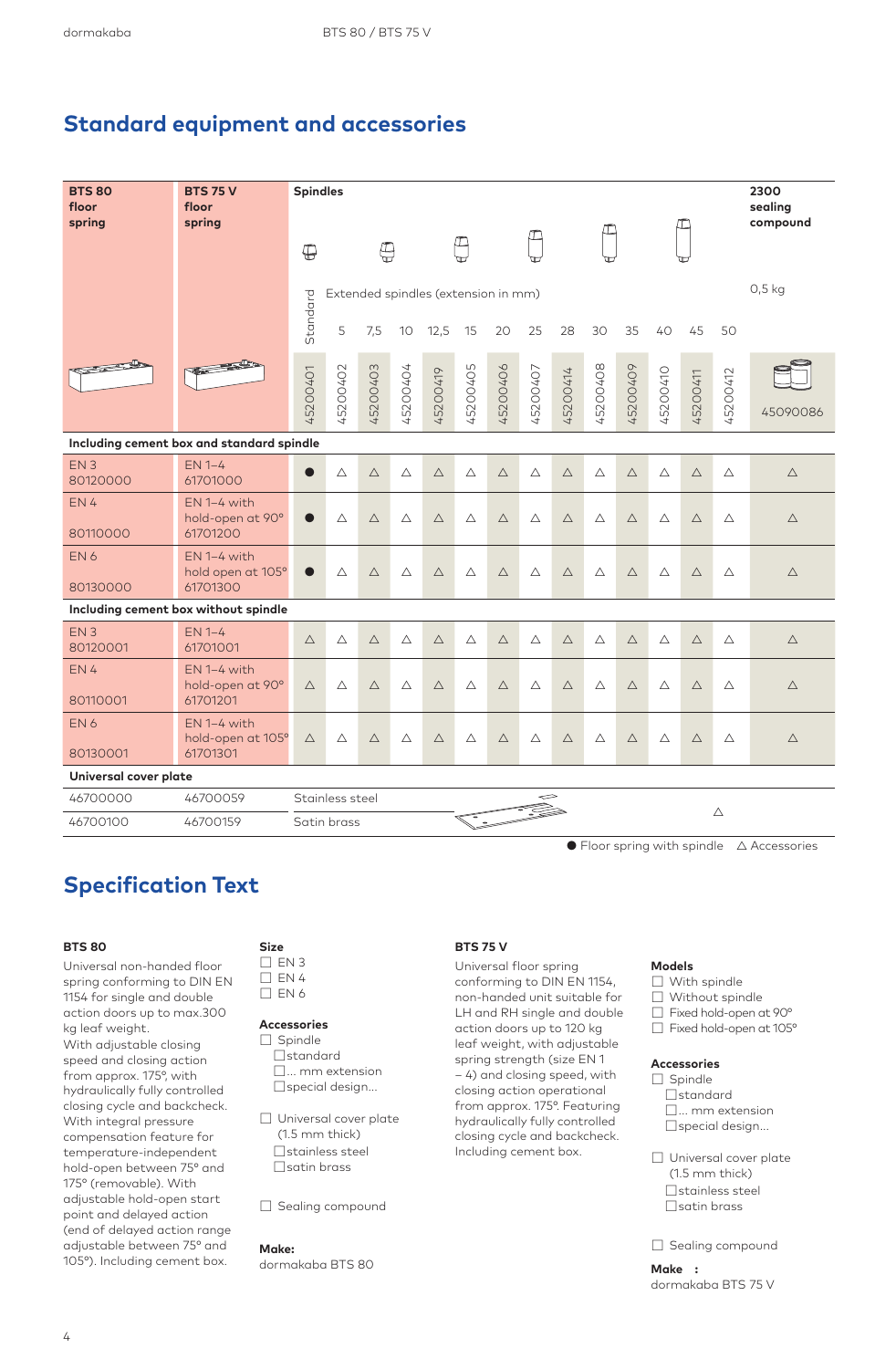## **Standard and optional functions of the BTS 80**

#### **BTS 80**







- **1** Adjustable closing speed
- **2** Hold-open range or delayed action range
- **3** Adjustment range point at which hold-open begins, or end of delayed action range (approx. 75° to 105°).
- **4** Mechanical backcheck (from approx. 80°)

#### **Hydraulic hold-open**

The integrated hold-open function allows the door tobe held open at any angle between 75° and 175°. The angle at which the holdopen function begins can be adjusted in the range of 75° to 105°.

#### **Backcheck**

The integrated mechanical backcheck function protects the wall and door from damage caused by excessively vigorous opening.

#### **Delayed action**

The delayed action function slows the door closing speed, thereby allowing disabled persons, mothers with pushchairs, staff with trolleys or hospital gurneys etc. to pass through the door without problem.

- **1** Adjustable closing speed in the range 175° 15°.
- **2** Adjustable closing speed in the range 15° 0°.
- **3** Mechanical backcheck (from approx. 70°).
- **4** Fixed hold-open at 90° or 105° (option).
- **5** Adjustable spring strength (EN 1–4).

#### **Closing speed**

With two independently adjustable closing ranges  $(175^\circ - 15^\circ$  and  $15^\circ - 0^\circ)$  the dormakaba BTS 75 V is ideally adaptable to different structural conditions.

#### **Backcheck**

The integrated mechanical backcheck function protects the wall and door from damage caused by excessively vigorous opening.

#### **Fixed hold-open (option)**

With the fixed hold-open function the door can be held open at an angle of 90° or 105°, depending on model. **Not suitable for use on Fire doors.**